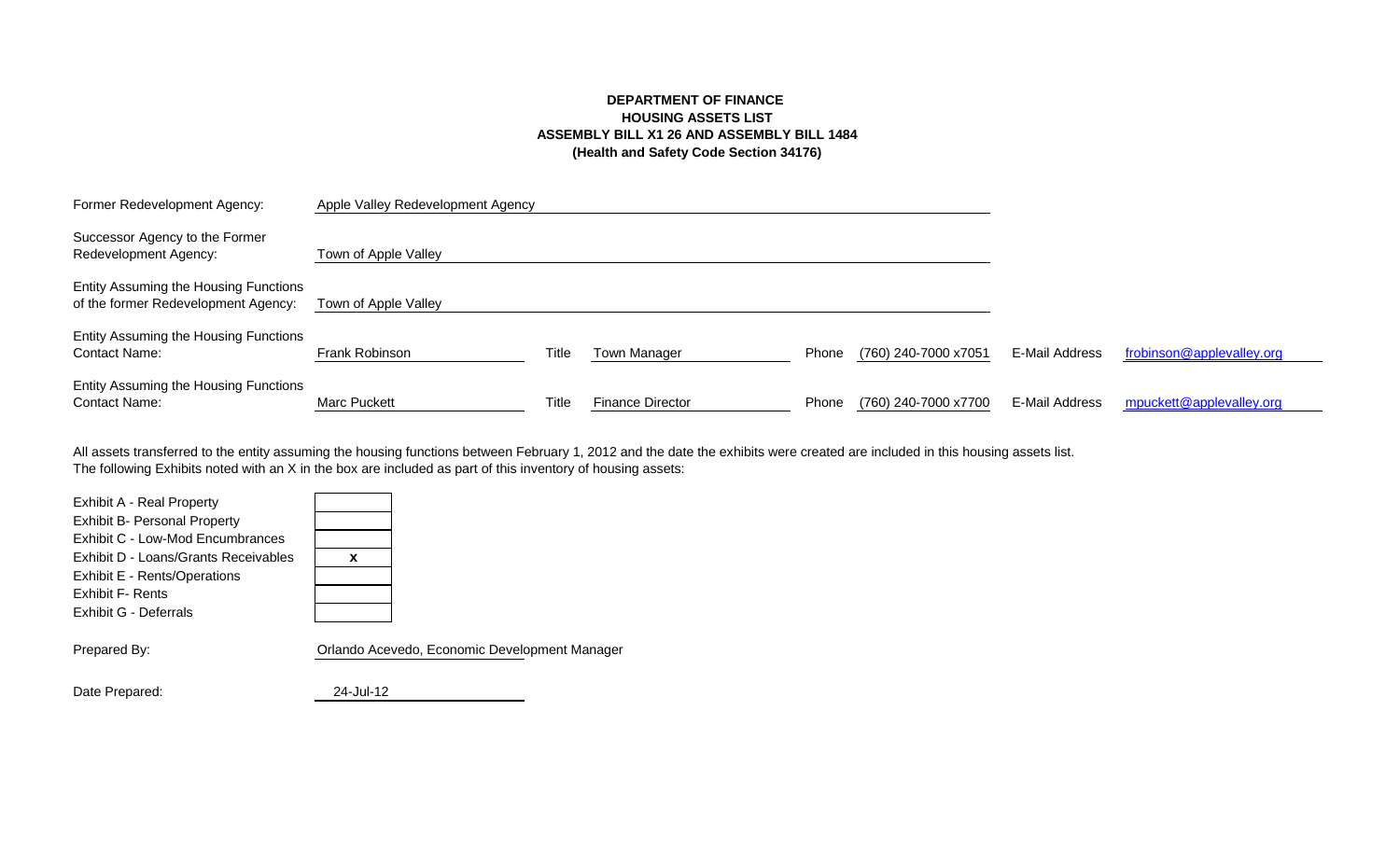#### Exhibit A - Real Property

## **Town of Apple Valley Inventory of Assets Received Pursuant to Health and Safety Code section 34176 (a) (2)**

| Item#           | Type of Asset a/ | <b>Legal Title and</b><br><b>Description</b> | <b>Carrying Value</b><br>of Asset | Total<br>square<br>footage | Square footage<br>reserved for low-<br>mod housing | Is the property<br>encumbered by<br>a low-mod<br>housing<br>covenant? | Source of low-<br>mod housing<br>covenant b/ | Date of<br>transfer to<br>Housing<br><b>Successor</b><br><b>Agency</b> | <b>Construction</b><br>or acquisition<br>cost funded<br>with Low-Mod<br><b>Housing Fund</b><br>monies | <b>Construction</b><br>or acquisition<br>costs funded<br>with other<br><b>RDA funds</b> | <b>Construction</b><br>or acquisition<br>costs funded<br>with non-RDA<br>funds | Date of<br>construction<br><b>or</b><br>acquisition<br>by the<br>former RDA | Interest in<br>real property<br>(option to<br>purchase,<br>easement,<br>etc.) |
|-----------------|------------------|----------------------------------------------|-----------------------------------|----------------------------|----------------------------------------------------|-----------------------------------------------------------------------|----------------------------------------------|------------------------------------------------------------------------|-------------------------------------------------------------------------------------------------------|-----------------------------------------------------------------------------------------|--------------------------------------------------------------------------------|-----------------------------------------------------------------------------|-------------------------------------------------------------------------------|
|                 |                  |                                              |                                   |                            |                                                    |                                                                       |                                              |                                                                        |                                                                                                       |                                                                                         |                                                                                |                                                                             |                                                                               |
| 2               |                  |                                              |                                   |                            |                                                    |                                                                       |                                              |                                                                        |                                                                                                       |                                                                                         |                                                                                |                                                                             |                                                                               |
| 3               |                  |                                              |                                   |                            |                                                    |                                                                       |                                              |                                                                        |                                                                                                       |                                                                                         |                                                                                |                                                                             |                                                                               |
|                 |                  |                                              |                                   |                            |                                                    |                                                                       |                                              |                                                                        |                                                                                                       |                                                                                         |                                                                                |                                                                             |                                                                               |
| 5               |                  |                                              |                                   |                            |                                                    |                                                                       |                                              |                                                                        |                                                                                                       |                                                                                         |                                                                                |                                                                             |                                                                               |
| 6               |                  |                                              |                                   |                            |                                                    |                                                                       |                                              |                                                                        |                                                                                                       |                                                                                         |                                                                                |                                                                             |                                                                               |
| $\overline{ }$  |                  |                                              |                                   |                            |                                                    |                                                                       |                                              |                                                                        |                                                                                                       |                                                                                         |                                                                                |                                                                             |                                                                               |
| 8               |                  |                                              |                                   |                            |                                                    |                                                                       |                                              |                                                                        |                                                                                                       |                                                                                         |                                                                                |                                                                             |                                                                               |
| 9               |                  |                                              |                                   |                            |                                                    |                                                                       |                                              |                                                                        |                                                                                                       |                                                                                         |                                                                                |                                                                             |                                                                               |
| 10 <sup>°</sup> |                  |                                              |                                   |                            |                                                    |                                                                       |                                              |                                                                        |                                                                                                       |                                                                                         |                                                                                |                                                                             |                                                                               |
| 11              |                  |                                              |                                   |                            |                                                    |                                                                       |                                              |                                                                        |                                                                                                       |                                                                                         |                                                                                |                                                                             |                                                                               |
| 12              |                  |                                              |                                   |                            |                                                    |                                                                       |                                              |                                                                        |                                                                                                       |                                                                                         |                                                                                |                                                                             |                                                                               |
| 13              |                  |                                              |                                   |                            |                                                    |                                                                       |                                              |                                                                        |                                                                                                       |                                                                                         |                                                                                |                                                                             |                                                                               |
| 14              |                  |                                              |                                   |                            |                                                    |                                                                       |                                              |                                                                        |                                                                                                       |                                                                                         |                                                                                |                                                                             |                                                                               |
| 15              |                  |                                              |                                   |                            |                                                    |                                                                       |                                              |                                                                        |                                                                                                       |                                                                                         |                                                                                |                                                                             |                                                                               |
| 16              |                  |                                              |                                   |                            |                                                    |                                                                       |                                              |                                                                        |                                                                                                       |                                                                                         |                                                                                |                                                                             |                                                                               |
| 17              |                  |                                              |                                   |                            |                                                    |                                                                       |                                              |                                                                        |                                                                                                       |                                                                                         |                                                                                |                                                                             |                                                                               |
| 18              |                  |                                              |                                   |                            |                                                    |                                                                       |                                              |                                                                        |                                                                                                       |                                                                                         |                                                                                |                                                                             |                                                                               |
| 19              |                  |                                              |                                   |                            |                                                    |                                                                       |                                              |                                                                        |                                                                                                       |                                                                                         |                                                                                |                                                                             |                                                                               |
| 20              |                  |                                              |                                   |                            |                                                    |                                                                       |                                              |                                                                        |                                                                                                       |                                                                                         |                                                                                |                                                                             |                                                                               |

a/ Asset types may include low-mod housing, mixed-income housing, low-mod housing with commercial space, mixed-income housing with commercial space.

b/ May include California Redevelopment Law, tax credits, state bond indentures, and federal funds requirements.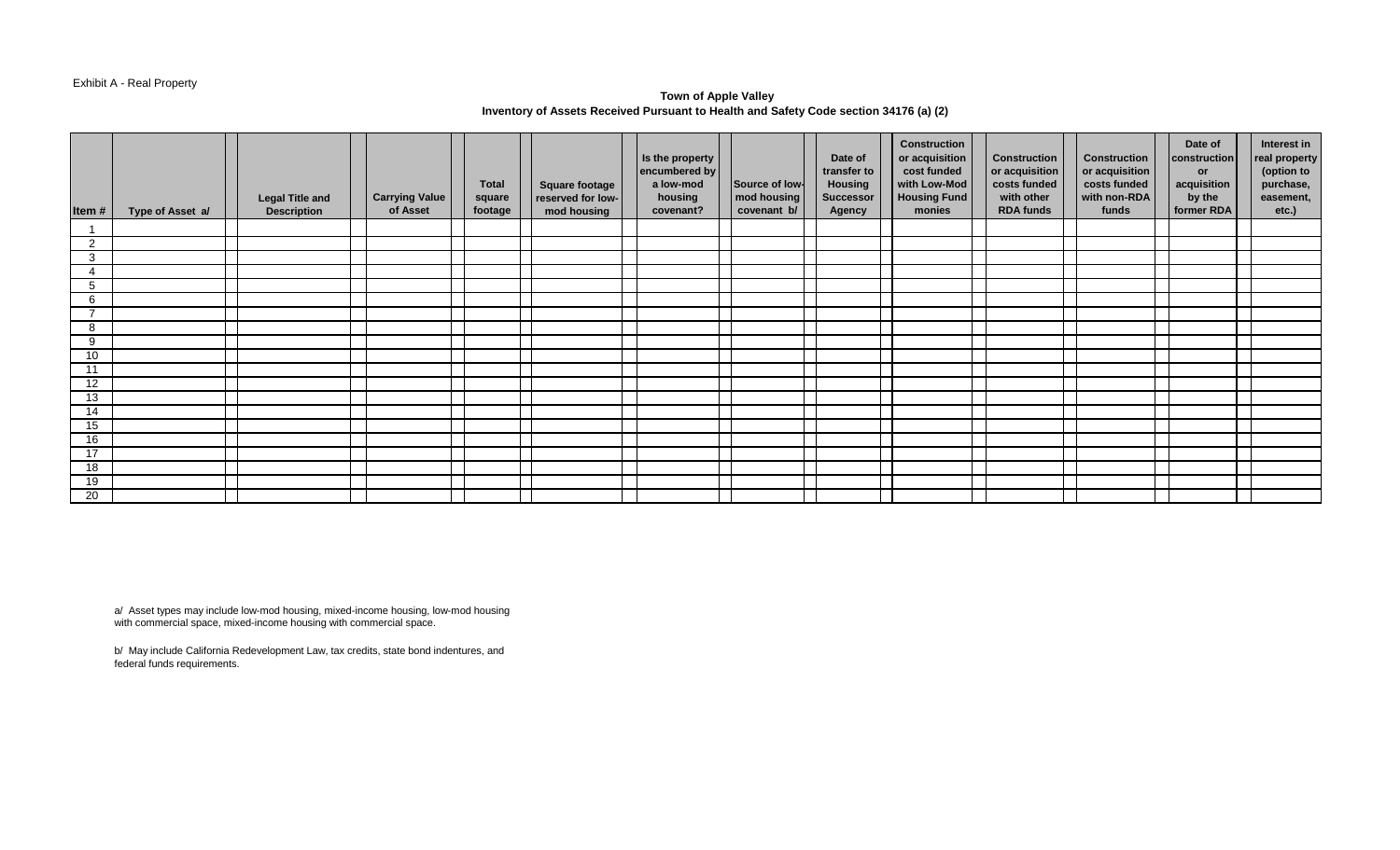## Exhibit B - Personal Property

# **Town of Apple Valley Inventory of Assets Received Pursuant to Health and Safety Code section 34176 (a) (2)**

| Item#          | Type of Asset a/ | <b>Description</b> | <b>Carrying Value</b><br>of Asset | Date of<br>transfer to<br>Housing<br><b>Successor</b><br>Agency | <b>Acquisition</b><br>cost funded<br>with Low-Mod<br><b>Housing Fund</b><br>monies | <b>Acquisition</b><br>costs funded<br>with other RDA<br>funds | <b>Acquisition</b><br>costs funded<br>with non-<br><b>RDA funds</b> | Date of<br>acquisition by<br>the former RDA |
|----------------|------------------|--------------------|-----------------------------------|-----------------------------------------------------------------|------------------------------------------------------------------------------------|---------------------------------------------------------------|---------------------------------------------------------------------|---------------------------------------------|
|                |                  |                    |                                   |                                                                 |                                                                                    |                                                               |                                                                     |                                             |
| $\overline{c}$ |                  |                    |                                   |                                                                 |                                                                                    |                                                               |                                                                     |                                             |
| 3              |                  |                    |                                   |                                                                 |                                                                                    |                                                               |                                                                     |                                             |
| 4              |                  |                    |                                   |                                                                 |                                                                                    |                                                               |                                                                     |                                             |
| 5              |                  |                    |                                   |                                                                 |                                                                                    |                                                               |                                                                     |                                             |
| 6              |                  |                    |                                   |                                                                 |                                                                                    |                                                               |                                                                     |                                             |
| $\overline{7}$ |                  |                    |                                   |                                                                 |                                                                                    |                                                               |                                                                     |                                             |
| 8              |                  |                    |                                   |                                                                 |                                                                                    |                                                               |                                                                     |                                             |
| 9              |                  |                    |                                   |                                                                 |                                                                                    |                                                               |                                                                     |                                             |
| 10             |                  |                    |                                   |                                                                 |                                                                                    |                                                               |                                                                     |                                             |
| 11             |                  |                    |                                   |                                                                 |                                                                                    |                                                               |                                                                     |                                             |
| 12             |                  |                    |                                   |                                                                 |                                                                                    |                                                               |                                                                     |                                             |
| 13             |                  |                    |                                   |                                                                 |                                                                                    |                                                               |                                                                     |                                             |
| 14             |                  |                    |                                   |                                                                 |                                                                                    |                                                               |                                                                     |                                             |
| 15             |                  |                    |                                   |                                                                 |                                                                                    |                                                               |                                                                     |                                             |
| 16             |                  |                    |                                   |                                                                 |                                                                                    |                                                               |                                                                     |                                             |
| 17             |                  |                    |                                   |                                                                 |                                                                                    |                                                               |                                                                     |                                             |
| 18             |                  |                    |                                   |                                                                 |                                                                                    |                                                               |                                                                     |                                             |
| 19             |                  |                    |                                   |                                                                 |                                                                                    |                                                               |                                                                     |                                             |
| 20             |                  |                    |                                   |                                                                 |                                                                                    |                                                               |                                                                     |                                             |

a/ Asset types any personal property provided in residences, including furniture and appliances, all housing-related files and loan documents, office supplies, software licenses, and mapping programs, that were acquired for low and moderate income housing purposes, either by purchase or through a loan, in whole or in part, with any source of funds.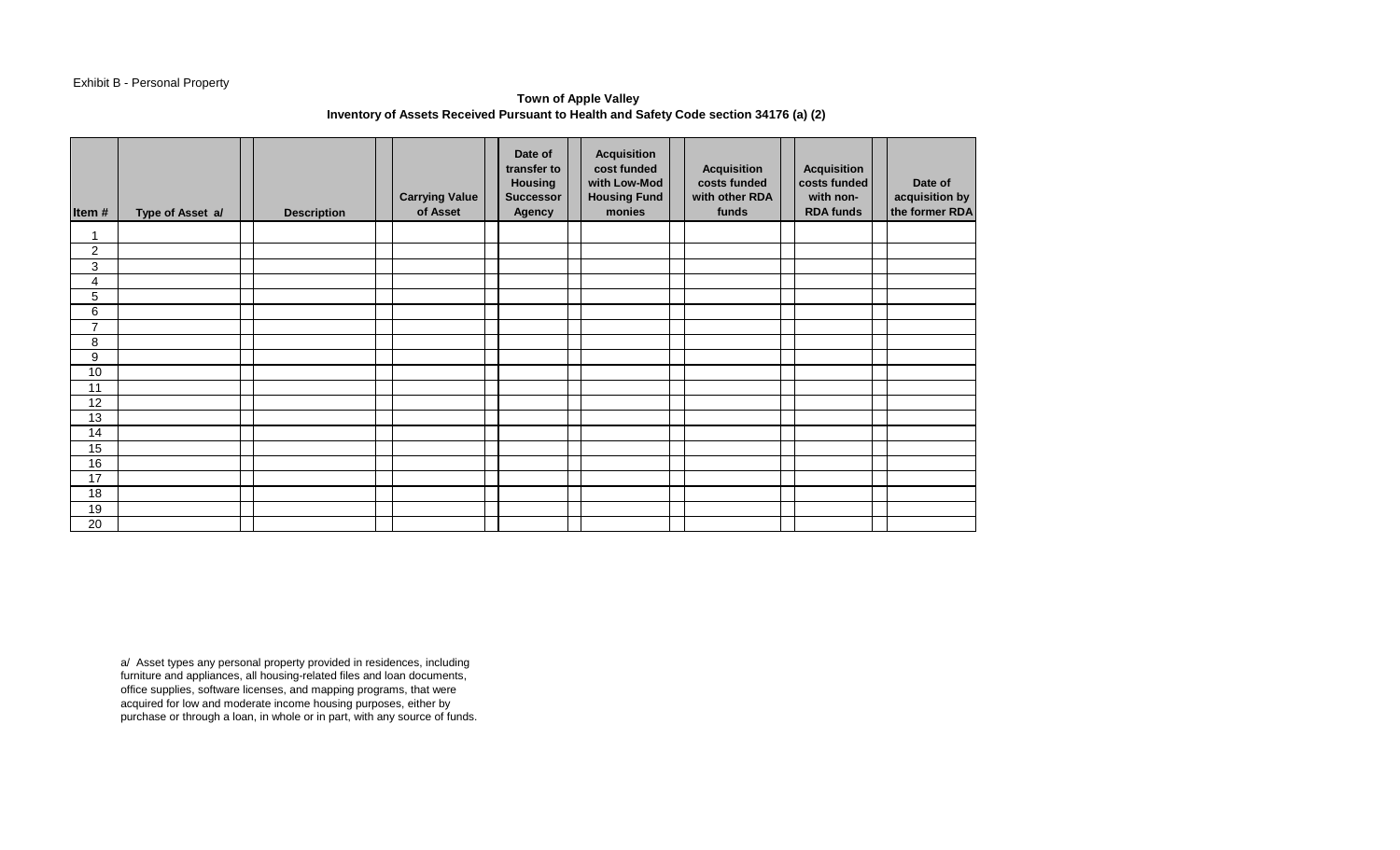#### Exhibit C - Low-Mod Encumbrances

# **Town of Apple Valley Inventory of Assets Received Pursuant to Health and Safety Code section 34176 (a) (2)**

| Item#          | Type of housing built<br>or acquired with<br>enforceably obligated<br>funds a/ | Date contract for<br>Enforceable<br><b>Obligation was</b><br>executed | <b>Contractual</b><br>counterparty | Total amount<br>currently<br>owed for the<br>Enforceable<br>Obligation | Is the property<br>encumbered by<br>a low-mod<br>housing<br>covenant? | Source of low-<br>mod housing<br>covenant b/ | <b>Current</b><br>owner of<br>the property | <b>Construction or</b><br>acquisition cost<br>funded with<br>Low-Mod<br><b>Housing Fund</b><br>monies | <b>Construction or</b><br>acquisition costs<br>funded with<br>other RDA funds | <b>Construction</b><br>or acquisition<br>costs funded<br>with non-RDA<br>funds | Date of<br>construction or<br>acquisition of<br>the property |
|----------------|--------------------------------------------------------------------------------|-----------------------------------------------------------------------|------------------------------------|------------------------------------------------------------------------|-----------------------------------------------------------------------|----------------------------------------------|--------------------------------------------|-------------------------------------------------------------------------------------------------------|-------------------------------------------------------------------------------|--------------------------------------------------------------------------------|--------------------------------------------------------------|
|                |                                                                                |                                                                       |                                    |                                                                        |                                                                       |                                              |                                            |                                                                                                       |                                                                               |                                                                                |                                                              |
| $\overline{2}$ |                                                                                |                                                                       |                                    |                                                                        |                                                                       |                                              |                                            |                                                                                                       |                                                                               |                                                                                |                                                              |
| 3              |                                                                                |                                                                       |                                    |                                                                        |                                                                       |                                              |                                            |                                                                                                       |                                                                               |                                                                                |                                                              |
|                |                                                                                |                                                                       |                                    |                                                                        |                                                                       |                                              |                                            |                                                                                                       |                                                                               |                                                                                |                                                              |
| 5              |                                                                                |                                                                       |                                    |                                                                        |                                                                       |                                              |                                            |                                                                                                       |                                                                               |                                                                                |                                                              |
| 6              |                                                                                |                                                                       |                                    |                                                                        |                                                                       |                                              |                                            |                                                                                                       |                                                                               |                                                                                |                                                              |
| ⇁              |                                                                                |                                                                       |                                    |                                                                        |                                                                       |                                              |                                            |                                                                                                       |                                                                               |                                                                                |                                                              |
| 8              |                                                                                |                                                                       |                                    |                                                                        |                                                                       |                                              |                                            |                                                                                                       |                                                                               |                                                                                |                                                              |
| 9              |                                                                                |                                                                       |                                    |                                                                        |                                                                       |                                              |                                            |                                                                                                       |                                                                               |                                                                                |                                                              |
| 10             |                                                                                |                                                                       |                                    |                                                                        |                                                                       |                                              |                                            |                                                                                                       |                                                                               |                                                                                |                                                              |
| 11             |                                                                                |                                                                       |                                    |                                                                        |                                                                       |                                              |                                            |                                                                                                       |                                                                               |                                                                                |                                                              |
| 12             |                                                                                |                                                                       |                                    |                                                                        |                                                                       |                                              |                                            |                                                                                                       |                                                                               |                                                                                |                                                              |
| 13             |                                                                                |                                                                       |                                    |                                                                        |                                                                       |                                              |                                            |                                                                                                       |                                                                               |                                                                                |                                                              |
| 14             |                                                                                |                                                                       |                                    |                                                                        |                                                                       |                                              |                                            |                                                                                                       |                                                                               |                                                                                |                                                              |
| 15             |                                                                                |                                                                       |                                    |                                                                        |                                                                       |                                              |                                            |                                                                                                       |                                                                               |                                                                                |                                                              |
| 16             |                                                                                |                                                                       |                                    |                                                                        |                                                                       |                                              |                                            |                                                                                                       |                                                                               |                                                                                |                                                              |
| 17             |                                                                                |                                                                       |                                    |                                                                        |                                                                       |                                              |                                            |                                                                                                       |                                                                               |                                                                                |                                                              |
| 18             |                                                                                |                                                                       |                                    |                                                                        |                                                                       |                                              |                                            |                                                                                                       |                                                                               |                                                                                |                                                              |
| 19             |                                                                                |                                                                       |                                    |                                                                        |                                                                       |                                              |                                            |                                                                                                       |                                                                               |                                                                                |                                                              |
| 20             |                                                                                |                                                                       |                                    |                                                                        |                                                                       |                                              |                                            |                                                                                                       |                                                                               |                                                                                |                                                              |

a/ May include low-mod housing, mixed-income housing, low-mod housing with commercial space, mixed-income housing with commercial space.

b/ May include California Redevelopment Law, tax credits, state bond indentures, and federal funds requirements.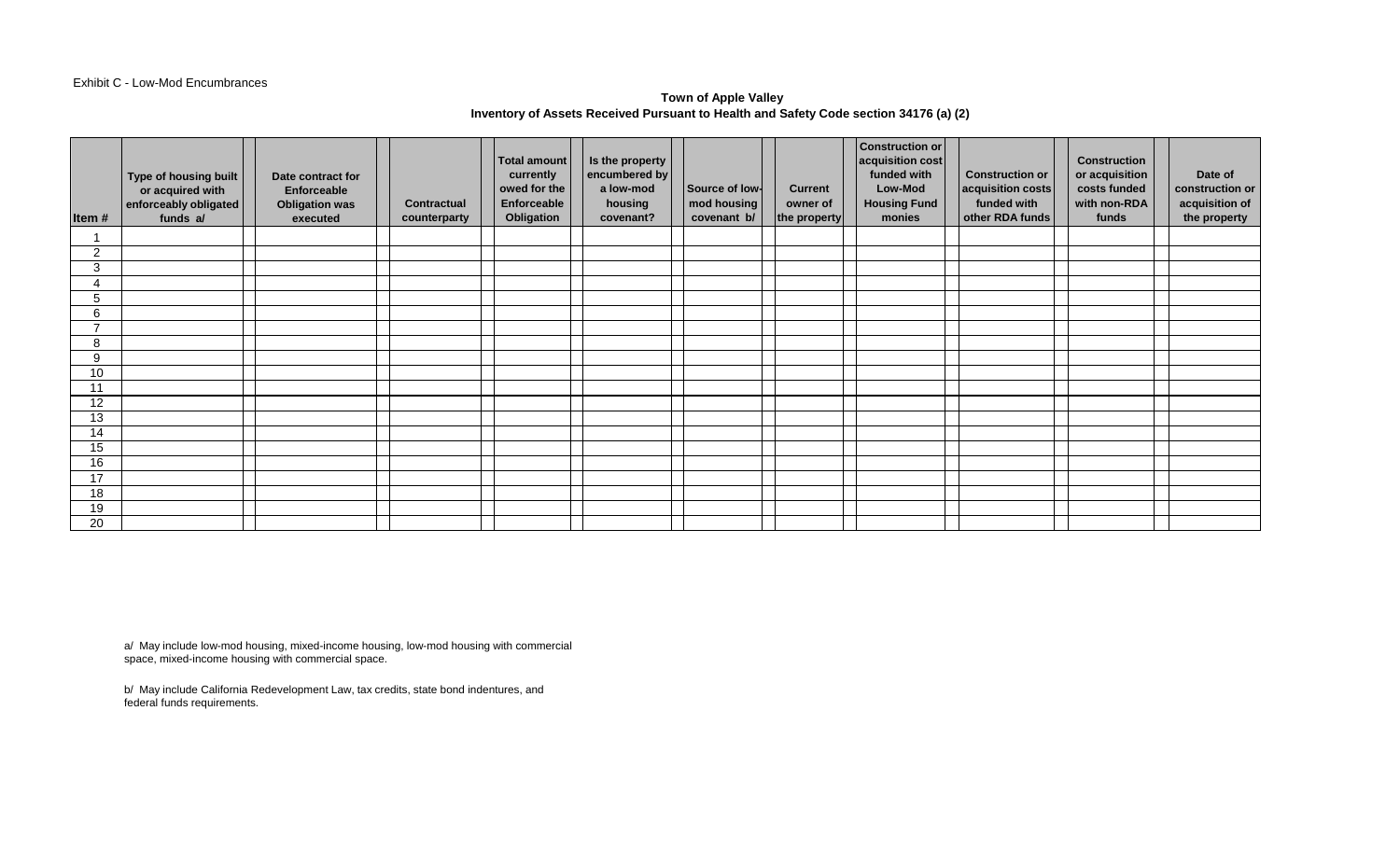## Exhibit D - Loans/Grants Receivables

#### **Town of Apple Valley Inventory of Assets Received Pursuant to Health and Safety Code section 34176 (a) (2)**

| Item#          | Was the Low-Mod<br><b>Housing Fund</b><br>amount issued for a<br>loan or a grant? | Amount of the loan<br>or grant | Date the loan or<br>grant was issued | Person or entity to<br>whom the loan or<br>grant was issued | <b>Purpose for</b><br>which the funds<br>were loaned or<br>granted | <b>Are there</b><br>contractual<br>requirements<br>specifying the<br>purposes for which<br>the funds may be<br>used? | Repayment date, if<br>the funds are for a<br><b>loan</b> | Interest rate<br>of loan | <b>Current</b><br>outstanding<br>loan balance |
|----------------|-----------------------------------------------------------------------------------|--------------------------------|--------------------------------------|-------------------------------------------------------------|--------------------------------------------------------------------|----------------------------------------------------------------------------------------------------------------------|----------------------------------------------------------|--------------------------|-----------------------------------------------|
|                | Loan                                                                              | 777,273                        | 4/27/2011                            | AVRDA                                                       | SERAF payment                                                      | AVRDA Reso 2011-01                                                                                                   | Before 06/30/16                                          |                          | 777,273                                       |
| 2              |                                                                                   |                                |                                      |                                                             |                                                                    |                                                                                                                      |                                                          |                          |                                               |
| 3              |                                                                                   |                                |                                      |                                                             |                                                                    |                                                                                                                      |                                                          |                          |                                               |
| 4              |                                                                                   |                                |                                      |                                                             |                                                                    |                                                                                                                      |                                                          |                          |                                               |
| 5              |                                                                                   |                                |                                      |                                                             |                                                                    |                                                                                                                      |                                                          |                          |                                               |
| 6              |                                                                                   |                                |                                      |                                                             |                                                                    |                                                                                                                      |                                                          |                          |                                               |
| $\overline{ }$ |                                                                                   |                                |                                      |                                                             |                                                                    |                                                                                                                      |                                                          |                          |                                               |
| 8              |                                                                                   |                                |                                      |                                                             |                                                                    |                                                                                                                      |                                                          |                          |                                               |
| 9              |                                                                                   |                                |                                      |                                                             |                                                                    |                                                                                                                      |                                                          |                          |                                               |
| 10             |                                                                                   |                                |                                      |                                                             |                                                                    |                                                                                                                      |                                                          |                          |                                               |
| 11             |                                                                                   |                                |                                      |                                                             |                                                                    |                                                                                                                      |                                                          |                          |                                               |
| 12             |                                                                                   |                                |                                      |                                                             |                                                                    |                                                                                                                      |                                                          |                          |                                               |
| 13<br>14       |                                                                                   |                                |                                      |                                                             |                                                                    |                                                                                                                      |                                                          |                          |                                               |
| 15             |                                                                                   |                                |                                      |                                                             |                                                                    |                                                                                                                      |                                                          |                          |                                               |
| 16             |                                                                                   |                                |                                      |                                                             |                                                                    |                                                                                                                      |                                                          |                          |                                               |
| 17             |                                                                                   |                                |                                      |                                                             |                                                                    |                                                                                                                      |                                                          |                          |                                               |
| 18             |                                                                                   |                                |                                      |                                                             |                                                                    |                                                                                                                      |                                                          |                          |                                               |
| 19             |                                                                                   |                                |                                      |                                                             |                                                                    |                                                                                                                      |                                                          |                          |                                               |
| 20             |                                                                                   |                                |                                      |                                                             |                                                                    |                                                                                                                      |                                                          |                          |                                               |
|                |                                                                                   |                                |                                      |                                                             |                                                                    |                                                                                                                      |                                                          |                          |                                               |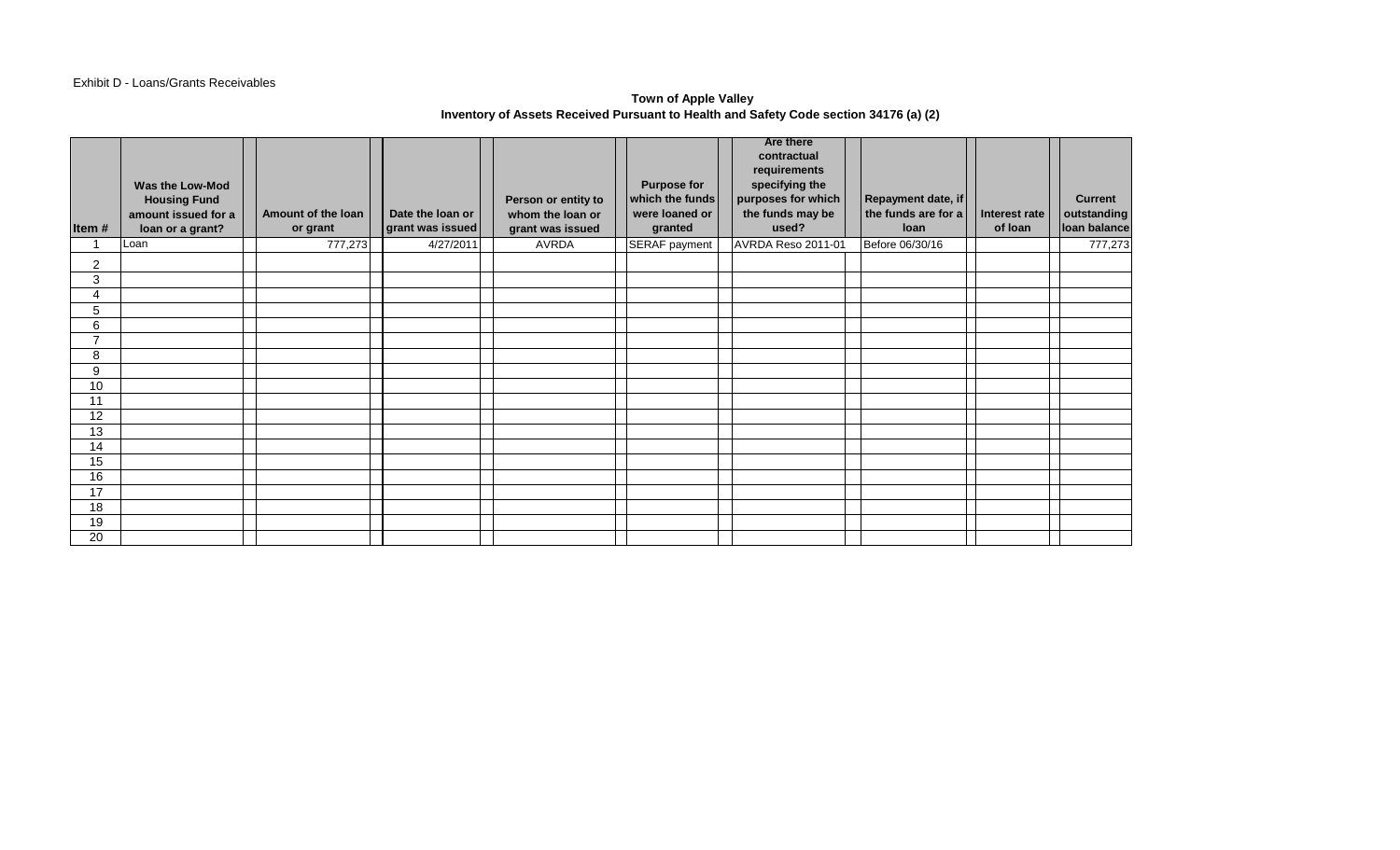## Exhibit E - Rents/Operations

## **Town of Apple Valley Inventory of Assets Received Pursuant to Health and Safety Code section 34176 (a) (2)**

| Item#           | Type of payment a/ | Type of property<br>with which they<br>payments are<br>associated b/ | <b>Property</b><br>owner | <b>Entity that</b><br>collects the<br>payments | <b>Entity to which</b><br>the collected<br>payments are<br>ultimately<br>remitted | <b>Purpose for</b><br>which the<br>payments are<br>used | Is the property<br>encumbered<br>by a low-mod<br>housing<br>covenant? | Source of low-<br>mod housing<br>covenant c/ | Item # from<br><b>Exhibit A the</b><br>rent/operation<br>is associated<br>with (if<br>applicable) |
|-----------------|--------------------|----------------------------------------------------------------------|--------------------------|------------------------------------------------|-----------------------------------------------------------------------------------|---------------------------------------------------------|-----------------------------------------------------------------------|----------------------------------------------|---------------------------------------------------------------------------------------------------|
| 1               |                    |                                                                      |                          |                                                |                                                                                   |                                                         |                                                                       |                                              |                                                                                                   |
| 2               |                    |                                                                      |                          |                                                |                                                                                   |                                                         |                                                                       |                                              |                                                                                                   |
| 3               |                    |                                                                      |                          |                                                |                                                                                   |                                                         |                                                                       |                                              |                                                                                                   |
| 4               |                    |                                                                      |                          |                                                |                                                                                   |                                                         |                                                                       |                                              |                                                                                                   |
| 5               |                    |                                                                      |                          |                                                |                                                                                   |                                                         |                                                                       |                                              |                                                                                                   |
| 6               |                    |                                                                      |                          |                                                |                                                                                   |                                                         |                                                                       |                                              |                                                                                                   |
| $\overline{7}$  |                    |                                                                      |                          |                                                |                                                                                   |                                                         |                                                                       |                                              |                                                                                                   |
| 8               |                    |                                                                      |                          |                                                |                                                                                   |                                                         |                                                                       |                                              |                                                                                                   |
| 9               |                    |                                                                      |                          |                                                |                                                                                   |                                                         |                                                                       |                                              |                                                                                                   |
| 10              |                    |                                                                      |                          |                                                |                                                                                   |                                                         |                                                                       |                                              |                                                                                                   |
| 11              |                    |                                                                      |                          |                                                |                                                                                   |                                                         |                                                                       |                                              |                                                                                                   |
| 12              |                    |                                                                      |                          |                                                |                                                                                   |                                                         |                                                                       |                                              |                                                                                                   |
| $\overline{13}$ |                    |                                                                      |                          |                                                |                                                                                   |                                                         |                                                                       |                                              |                                                                                                   |
| 14              |                    |                                                                      |                          |                                                |                                                                                   |                                                         |                                                                       |                                              |                                                                                                   |
| 15              |                    |                                                                      |                          |                                                |                                                                                   |                                                         |                                                                       |                                              |                                                                                                   |
| 16              |                    |                                                                      |                          |                                                |                                                                                   |                                                         |                                                                       |                                              |                                                                                                   |
| 17              |                    |                                                                      |                          |                                                |                                                                                   |                                                         |                                                                       |                                              |                                                                                                   |
| 18              |                    |                                                                      |                          |                                                |                                                                                   |                                                         |                                                                       |                                              |                                                                                                   |
| 19              |                    |                                                                      |                          |                                                |                                                                                   |                                                         |                                                                       |                                              |                                                                                                   |
| 20              |                    |                                                                      |                          |                                                |                                                                                   |                                                         |                                                                       |                                              |                                                                                                   |

a/ May include revenues from rents, operation of properties, residual receipt payments from developers, conditional grant repayments, costs savings and proceeds from refinancing, and principal and interest payments from homebuyers subject to enforceable income limits.

b/ May include low-mod housing, mixed-income housing, low-mod housing with commercial space, mixed-income housing with commercial space.

c/ May include California Redevelopment Law, tax credits, state bond indentures, and federal funds requirements.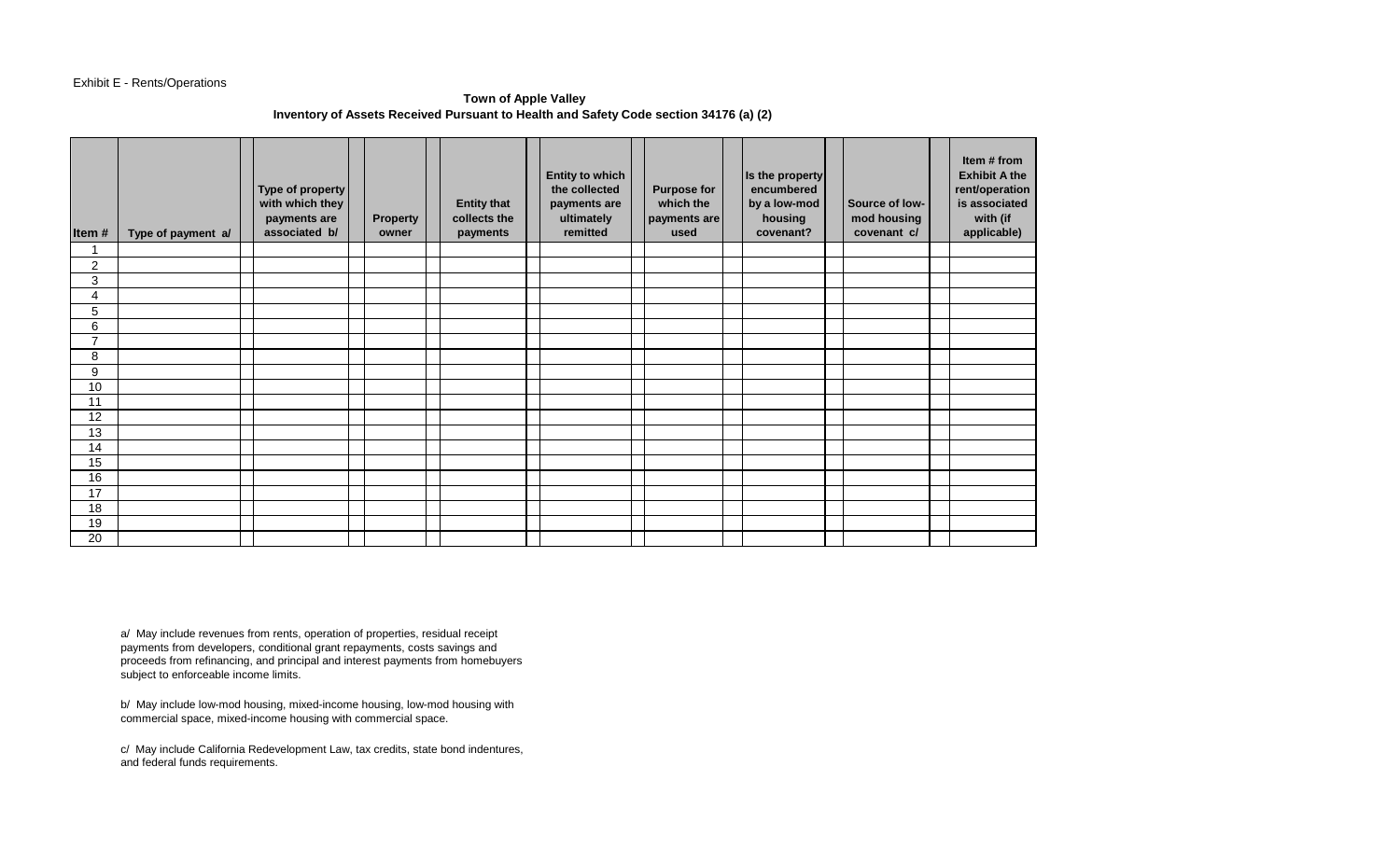#### Exhibit F - Rents

# **Town of Apple Valley Inventory of Assets Received Pursuant to Health and Safety Code section 34176 (a) (2)**

| Item#<br>$\overline{\mathbf{A}}$ | Type of payment a/ | Type of property<br>with which the<br>payments are<br>associated b/ | <b>Property</b><br>owner | <b>Entity that</b><br>collects the<br>payments | <b>Entity to which</b><br>the collected<br>payments are<br>ultimately<br>remitted | <b>Purpose for</b><br>which the<br>payments are<br>used | Is the property<br>encumbered<br>by a low-mod<br>housing<br>covenant? | Source of low-<br>mod housing<br>covenant c/ | Item # from<br><b>Exhibit A the rent</b><br>is associated<br>with (if<br>applicable) |
|----------------------------------|--------------------|---------------------------------------------------------------------|--------------------------|------------------------------------------------|-----------------------------------------------------------------------------------|---------------------------------------------------------|-----------------------------------------------------------------------|----------------------------------------------|--------------------------------------------------------------------------------------|
| $\overline{c}$                   |                    |                                                                     |                          |                                                |                                                                                   |                                                         |                                                                       |                                              |                                                                                      |
| 3                                |                    |                                                                     |                          |                                                |                                                                                   |                                                         |                                                                       |                                              |                                                                                      |
| 4                                |                    |                                                                     |                          |                                                |                                                                                   |                                                         |                                                                       |                                              |                                                                                      |
| 5                                |                    |                                                                     |                          |                                                |                                                                                   |                                                         |                                                                       |                                              |                                                                                      |
| 6                                |                    |                                                                     |                          |                                                |                                                                                   |                                                         |                                                                       |                                              |                                                                                      |
| $\overline{7}$                   |                    |                                                                     |                          |                                                |                                                                                   |                                                         |                                                                       |                                              |                                                                                      |
| 8                                |                    |                                                                     |                          |                                                |                                                                                   |                                                         |                                                                       |                                              |                                                                                      |
| 9                                |                    |                                                                     |                          |                                                |                                                                                   |                                                         |                                                                       |                                              |                                                                                      |
| 10                               |                    |                                                                     |                          |                                                |                                                                                   |                                                         |                                                                       |                                              |                                                                                      |
| 11                               |                    |                                                                     |                          |                                                |                                                                                   |                                                         |                                                                       |                                              |                                                                                      |
| 12                               |                    |                                                                     |                          |                                                |                                                                                   |                                                         |                                                                       |                                              |                                                                                      |
| 13                               |                    |                                                                     |                          |                                                |                                                                                   |                                                         |                                                                       |                                              |                                                                                      |
| 14                               |                    |                                                                     |                          |                                                |                                                                                   |                                                         |                                                                       |                                              |                                                                                      |
| 15                               |                    |                                                                     |                          |                                                |                                                                                   |                                                         |                                                                       |                                              |                                                                                      |
| 16                               |                    |                                                                     |                          |                                                |                                                                                   |                                                         |                                                                       |                                              |                                                                                      |
| 17                               |                    |                                                                     |                          |                                                |                                                                                   |                                                         |                                                                       |                                              |                                                                                      |
| 18                               |                    |                                                                     |                          |                                                |                                                                                   |                                                         |                                                                       |                                              |                                                                                      |
| 19                               |                    |                                                                     |                          |                                                |                                                                                   |                                                         |                                                                       |                                              |                                                                                      |
| 20                               |                    |                                                                     |                          |                                                |                                                                                   |                                                         |                                                                       |                                              |                                                                                      |

a/ May include rents or home loan payments.

b/ May include low-mod housing, mixed-income housing, low-mod housing with commercial space, mixed-income housing with commercial space.

c/ May include California Redevelopment Law, tax credits, state bond indentures, and federal funds requirements.